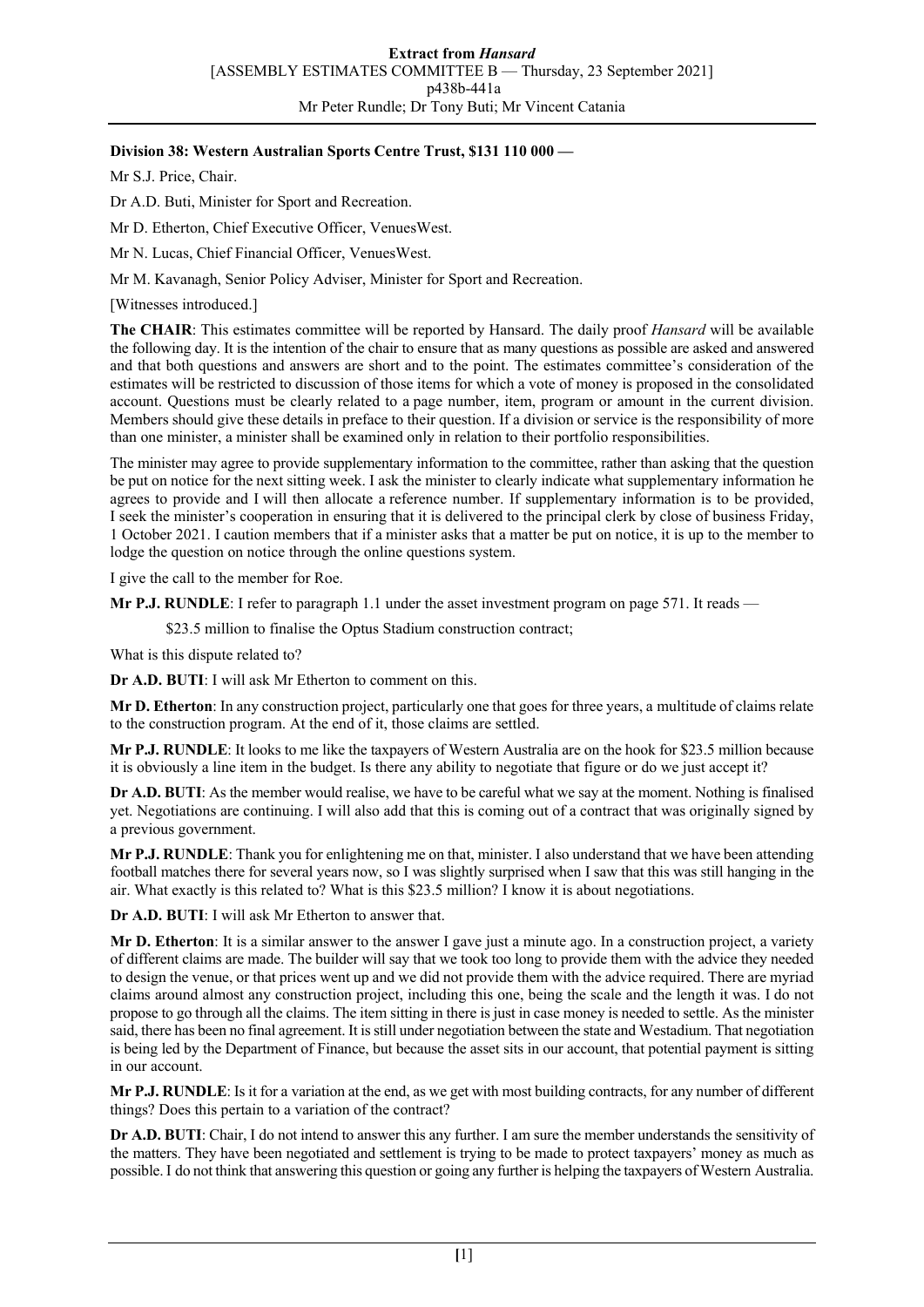**Mr P.J. RUNDLE**: To wrap up, I guess, as the member for North West Central said, taxpayers are paying \$23.5 million. Can the minister tell us when he believes the negotiations will be completed?

**Dr A.D. BUTI**: As I said, this contract was signed under the Barnett government. We are dealing with issues arising out of that contract. It will be dealt with and settled when it is dealt with and settled.

**Mr V.A. CATANIA**: I refer to paragraph 1 under significant issues impacting the agency on page 568, which relates to the COVID-19 pandemic that continues to present major challenges globally and to all venues. Given that COVID has had an effect on VenuesWest venues and the state, and given nearly every day we hear the Minister for Health or the Premier say that, whether it be for the construction sector or nurses, ambos or police, it is mandated to have a COVID vaccine, have you, as minister responsible for VenuesWest, had any discussions with the Minister for Health or the Premier to mandate that those attending VenuesWest venues must be vaccinated?

**Dr A.D. BUTI**: The member's question was whether I had had discussions—no.

**Mr V.A. CATANIA**: Has the minister's department or his office had any discussions on the future of whether it will be mandated that people be vaccinated if they want to go to a VenuesWest venue?

**Dr A.D. BUTI**: VenuesWest has had discussions.

**Mr V.A. CATANIA**: Can the minister please elaborate on those discussions? Who was party to the discussions? Has there been a push by the Premier or the Minister for Health to mandate vaccinations if people want to attend VenuesWest venues?

## [12.30 pm]

**Dr A.D. BUTI**: Before I hand over to Mr Etherton, the language is inappropriate. It is not mandating; they are conditions. If it were to happen, it would be a condition of entry.

**Mr V.A. CATANIA**: I am happy to change it, minister. As part of the conditions of entry to a VenuesWest venue, is it going to be mandated that people have to be vaccinated?

**Mr D. Etherton**: In essence, about five weeks ago I reached out to both the Chief Health Officer and the Deputy Commissioner of Police and asked whether that was coming—whether mandatory vaccination before entry to our venues was something that was being contemplated. I did not get a reply. I reached out again about a week and a half to two weeks ago and repeated the question, and got the reply that a policy had not been formed yet in relation to that. I replied that when a policy was formed, we would be happy to lead that consultation process with the venues industry in Western Australia, and that we would be well placed to do that. That is the extent of the discussions at the moment: is it coming; and, if so, can we consult with the industry to make sure that it is okay.

**Dr A.D. BUTI**: Obviously, this discussion is also happening at a national level.

**Mr V.A. CATANIA**: As the state government minister responsible for venues, does the minister support vaccination being a condition of entry to a VenuesWest venue?

**Dr A.D. BUTI**: Very good try, member, but where is that question related to a budget item?

**Mr V.A. CATANIA**: It is related to COVID-19 response, significant issues, and off the back of the director of VenuesWest who said that he had reached out to the Minister for Health.

**The CHAIR**: Member, you have asked the question of the minister and VenuesWest about the possibility of a policy containing conditional requirements for entry to some of the venues being discussed. They have responded to that. It is not appropriate to ask for the minister's personal view.

**Mr P.J. RUNDLE**: Has the AFL spoken to the minister at all in relation to next season at Optus Stadium and potential mandatory vaccination?

**Dr A.D. BUTI**: No.

**Mr P.J. RUNDLE**: Has it spoken to the director or has there been an inquiry in relation to that as well, for the 2022 season?

**Dr A.D. BUTI**: On my understanding, no.

**Mr V.A. CATANIA**: Has the minister or his department been in any negotiations on providing the opportunity for people attending a VenuesWest venue to be vaccinated, such as basing a walk-in clinic at, say, Optus Stadium, or other venues? Given the fact that more than 60 000 people are about to attend the grand final, has the minister discussed or been in any negotiations to assist in increasing vaccination rates in the general public by having walk-in clinics based around venues to which large populations are going?

**Dr A.D. BUTI**: I think this came up in another section. That is a matter for the Chief Health Officer and the Vaccine Commander.

**Mr V.A. CATANIA**: Has the minister or the department discussed those options at all?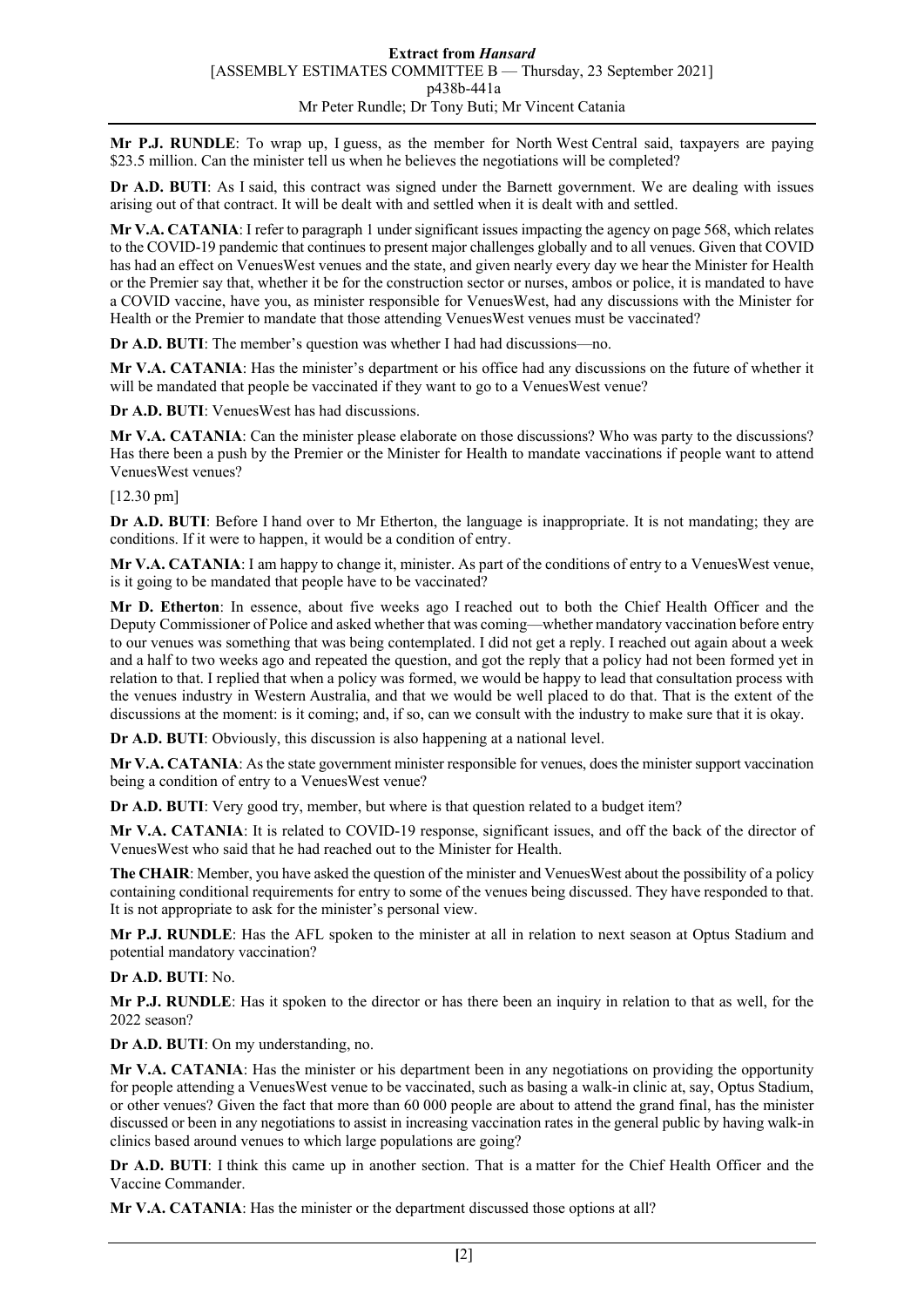**Dr A.D. BUTI**: I have not discussed that and, as I said, it is really a matter for the Vaccine Commander.

**Mr P.J. RUNDLE**: I refer to the spending changes table on page 568 and the line item "Optus Stadium Revised Financial Forecast". Can the minister explain the origin of the amount in brackets, \$25 381 000?

**Dr A.D. BUTI**: With regard to the Optus Stadium revised financial forecast, because of COVID-19-related impacts, we anticipate reductions in expenditure of \$25.4 million and reductions in revenue of \$35 million, requiring an offset of an additional appropriation of \$9.4 million, leaving a minor residual deficit of \$200 000. Impacts arising from COVID-19 have been considered only for 2021–22, which is why those columns are empty. Any continuing impact from the pandemic will require revisions to the forward period beyond 2021–22. That is obviously interesting for VenuesWest. If there is a decrease in revenue because there is less activity, there will be a decrease in costs as well; it will not need to service a venue.

**Mr P.J. RUNDLE**: Will the financial forecast change following the grand final?

**Dr A.D. BUTI:** I think the obvious answer is yes. We only knew about the grand final 21 days ago, or less.

**Mr P.J. RUNDLE**: How much will the grand final cost taxpayers?

**Dr A.D. BUTI**: Can the member tell me where that question relates to a line item?

**Mr P.J. RUNDLE**: It is in relation to running the event and the running of Optus Stadium.

**Dr A.D. BUTI**: It is not actually related to a budget item, but in any case, as has been repeated by the Premier and me, we have not paid a cent for the hosting rights for the AFL grand final. I can assure the member that the event being held at Optus Stadium will return a positive dividend for the state of Western Australia.

**Mr P.J. RUNDLE**: Does the minister know the total cost of the waived fees and charges relating to the stadium for the AFL grand final?

**Dr A.D. BUTI**: I have given the member a lot of latitude here. We are dealing with the budget. We knew only 21 days ago that we would be hosting the grand final, so it is obviously not in this budget and the member cannot refer to a budget item. I am unable to provide that information.

**Mr P.J. RUNDLE**: With regard to the revised forecast, I know that attracting employment has been a challenge for the stadium. Have there been any further successes in gaining employment? Hopefully we will have full employment for the grand final.

**The CHAIR**: Member for Roe, I appreciate the reasoning behind your questioning, but the minister has discretion as to whether he answers or not.

**Dr A.D. BUTI**: I know the member for Roe is very excited about the grand final, and I can understand that. For the weekend of the grand final, 2 600 additional workers will be employed at Optus Stadium. On my understanding, it was oversubscribed—there were people on the waiting list—so there is no problem with getting enough workers for this weekend.

**Mr V.A. CATANIA**: Will the minister be working there on the weekend?

**Dr A.D. BUTI**: I am always working!

**Mr V.A. CATANIA**: Is the minister always a minister?

**The CHAIR**: No, member for North West Central. You do not have the call.

**Mr P.J. RUNDLE**: I refer to page 570 and the line item "Total Cost of Service", which has gone up substantially. With regard to the \$4.8 million to replace technology infrastructure in ticketing management systems at Optus Stadium, will it be upgraded or replaced in full?

**Dr A.D. BUTI**: I will ask Mr Etherton to respond to this.

**Mr D. Etherton**: That description is actually a lot narrower than what will occur. In essence, the \$4.8 million is being spent on ICT upgrades, including system upgrades at Optus Stadium.

There is a wide variety of information and communications technology requirements, including point of sale, the personal computers they use at their desk, the systems in place for ticketing et cetera. It is a wide variety. The ticketing system is not being changed or replaced.

## [12.40 pm]

**Mr P.J. RUNDLE**: Obviously, once again, the stadium has been in play for only two or three short years and this \$4.8 million is to upgrade or replace technology infrastructure, including ticketing management systems. I guess